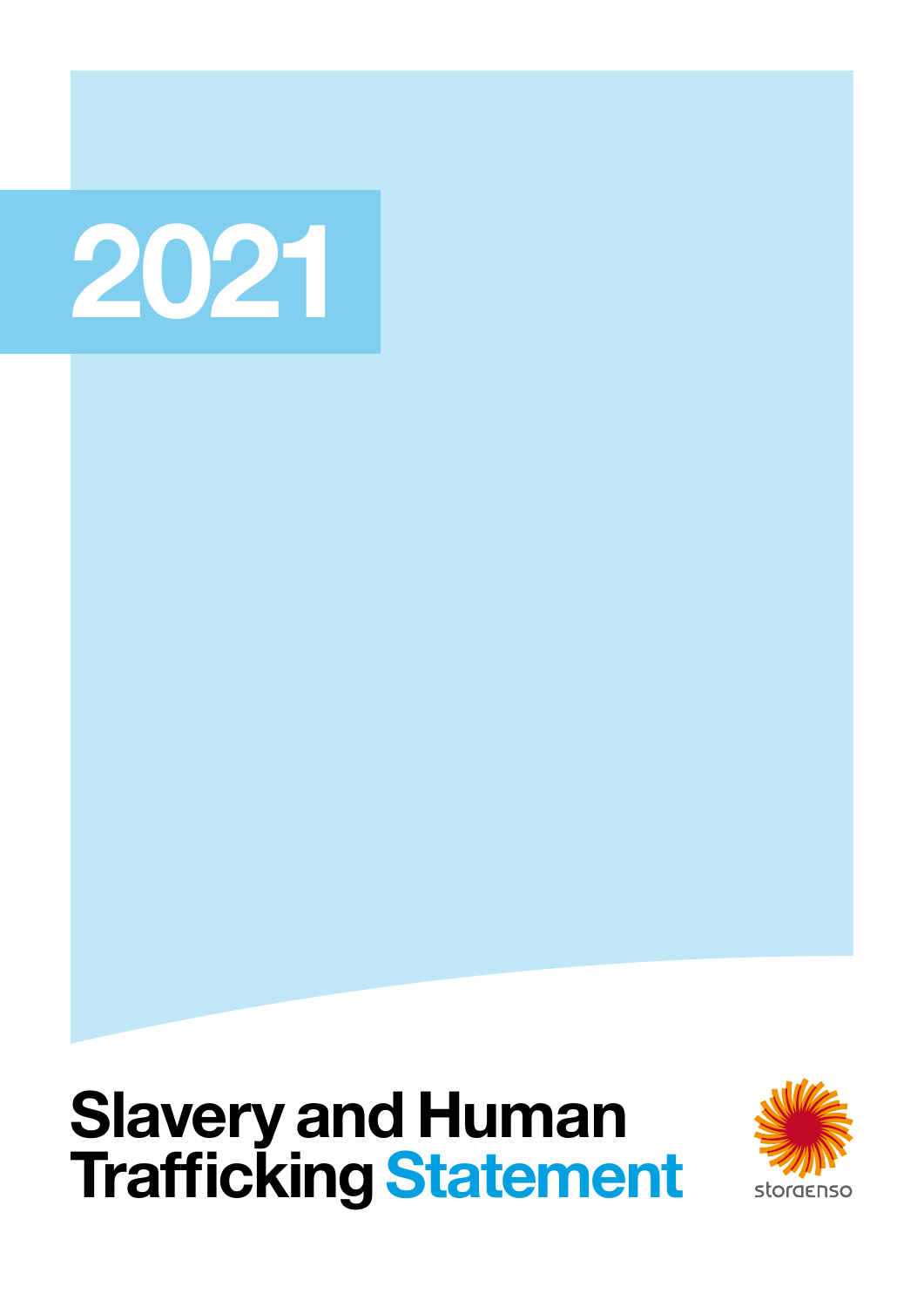This annual Slavery and Human Trafficking Statement describes the steps Stora Enso is taking to prevent modern slavery in its operations and supply chains, in accordance with the United Kingdom's Modern Slavery Act 2015 and the Australian Modern Slavery Act 2018. This

statement covers the global operations and supply chains of Stora Enso Oyj and its principal subsidiaries during the financial year that ended on 31 December 2021. It does not cover the Group's two 50%-owned joint operations in Latin America.

## Our business and supply chains

Stora Enso is a leading provider of renewable solutions in packaging, biomaterials, wooden constructions, and paper in global markets, with Group sales of EUR 10.16 billion (GBP 8.56 billion, AUD 16.15 billion) in 2021. Our customers include publishers, retailers, brand owners, print and board producers, printing houses, merchants, converters, joineries, and construction companies. The Group has some 22 000 employees in more than 30 countries around the world. Our head office is in Helsinki, Finland, and we also have head office functions in Stockholm, Sweden. Stora Enso is publicly listed on the Helsinki (STEAV, STERV) and Stockholm (STE A, STE R) stock exchanges. More information about our financial performance, governance, operations, and sustainability can be found on our [website](https://www.storaenso.com/) and in our [Annual Report 2021](https://www.storaenso.com/-/media/documents/download-center/documents/annual-reports/2021/storaenso_annual_report_2021.pdf).

In addition to our [principal subsidiaries](https://www.storaenso.com/-/media/documents/download-center/documents/annual-reports/2021/storaenso_annual_report_2021.pdf#page=110), Stora Enso also has 50% ownership of two joint operations in Latin America. These operations, located in Uruguay and Brazil, each include a pulp mill and eucalyptus tree plantations. They are excluded from the scope of this report.

Stora Enso sources raw materials, products, and services from over 20 000 suppliers and contractors and over 20 000 forest owners globally. Wood and fiber-based materials, such as pulp and Paper for Recycling (PfR), represent 53% of our total variable costs (2021), while chemicals, fillers, energy, fuels, spare parts, and maintenance, logistics, and IT services account for 47%. Our production units and forestry operations are primarily in the Nordic countries, Central Europe, Russia, and China, all of which are mainly supported by local supply chains. Certain commodities of a global nature are sourced from regions outside our core areas of operation.

In the United Kingdom, Stora Enso's operations consist of the sales of various paper products, packaging materials, and wood products.<sup>1</sup> Our operations in Australia consist of the sales of various wood products.<sup>2</sup> We also buy various services, fiber-based raw materials, as well as chemicals, spare parts, and other products for our local and global operations from British and Australian companies. We consulted the relevant companies we own or control in the development of this statement.



<sup>1</sup> Lumipaper Ltd., Stora Enso Holdings UK Ltd., Stora Enso Pension Trust Ltd., Stora Enso Timber UK Ltd., and Stora Enso UK Ltd. <sup>2</sup> Stora Enso Australia Pty Ltd. Company number ACN 099 948 491.

 $^{\text{3}}$  Including 50% of the employees at Veracel in Brazil and Montes del Plata in Uruguay.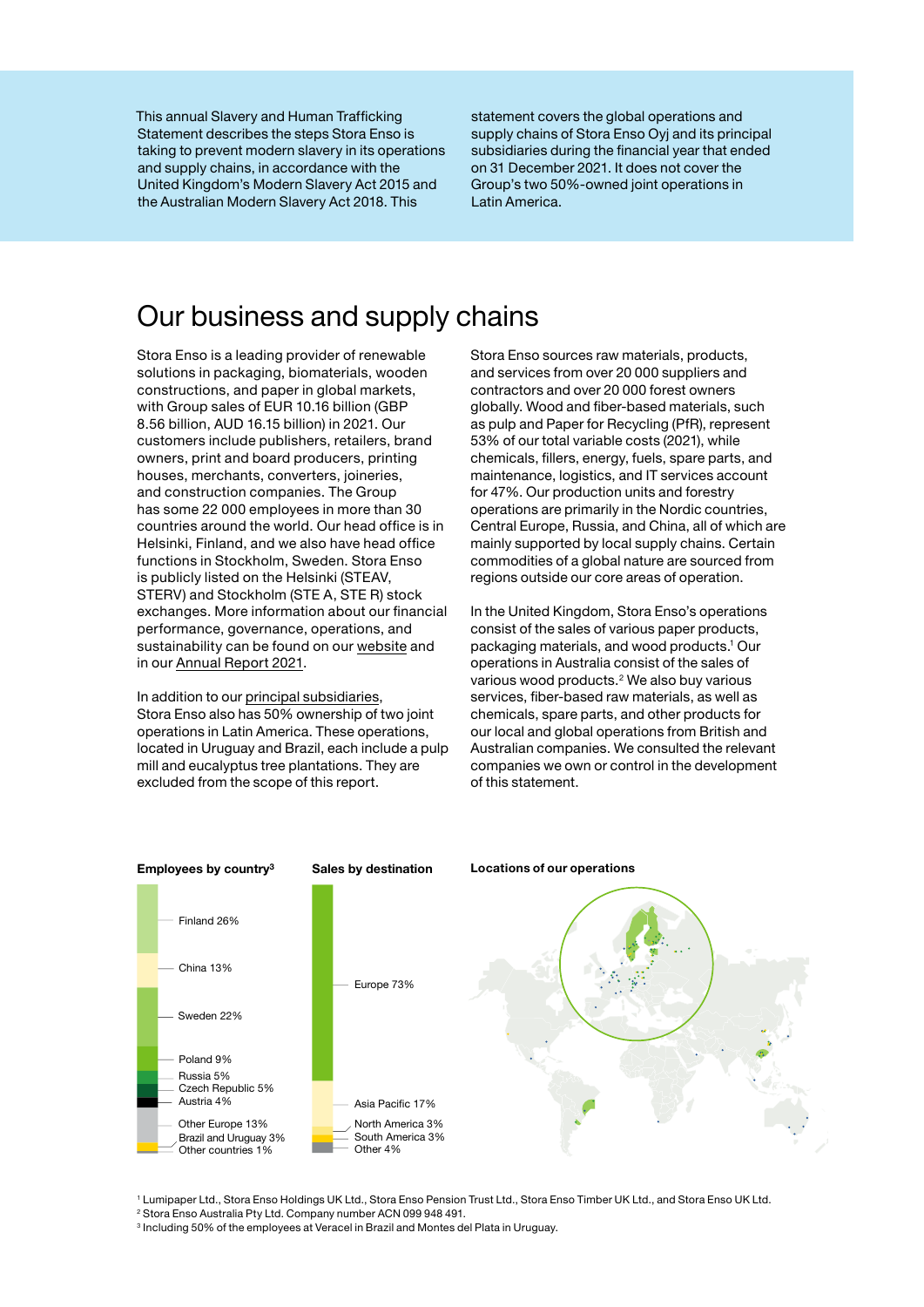## Identifying risks of modern slavery

Stora Enso strives to prevent all forms of modern-day slavery, including forced labour and human trafficking. Respect for human rights is Respecting human rights is integrated into our [sustainability approach](https://www.storaenso.com/en/sustainability) and is required to be taken into account throughout our operations, including investment decisions related to mergers, acquisitions, and divestments.4

While we recognise that modern slavery-related risks may exist in our own operations, we have determined that the greatest risk is in our complex and extensive supply chains that include supplier categories and geographies which we have identified as having high human rights risks. For this reason, we have taken a risk-based approach to addressing modern slavery by focusing our efforts on our supply chains.

We have automated our supplier risk assessments by integrating our sustainability risk mapping tool into the company's main sourcing reporting system. Based on a supplier's environmental, social, and governance (ESG) risk profile, they may be selected for a third-party sustainability audit.

Recycling services, land and sea transportation services, wood supply functions as well as outsourced production and temporary labour in some geographies have been identified as having heightened risk for modern slavery in our sector. Based on an in-depth internal evaluation, we have identified China, Russia, Poland, and the Baltic countries as our highest risk markets for forced labour within these sourcing categories.

## Our actions to assess and address modern slavery risks

While we respect and consider all human rights to be important, our highest priority human rights remain the primary focus of our work:

- Health and safety
- Fair labour
	- Fair employment conditions
	- Forced labour
	- Freedom of association
- Non-discrimination and non-harassment)
- Land and natural resource rights acquisition
- and management
- Grievance mechanisms
- Children's rights (relevant to the forest sector).

We continued to develop our human rights due diligence programme. In 2019 we identified 24 human rights-related development actions in Group function processes. Twenty-two of the actions were completed in 2020, and the two remaining actions were completed in 2021. Several policies and guidelines were updated and relaunched in this process; implementation of these changes was continued in 2021.

Through our membership in the Global Business Initiative for Human Rights (GBI) and the World Business Council for Sustainable Development (WBCSD) we continue to learn from peers and experts as the journey better to embed human rights into operations and due diligence continues.

## Implementing international standards

Stora Enso's pledge to combat modern slavery is publicly expressed in our [Human Rights Policy](https://www.storaenso.com/en/sustainability/policies-and-guidelines) and the [Stora Enso Code.](https://codeofconduct.storaenso.com) In addition, as a UN Global Compact signatory we adhere to Principle 4: "Business should uphold the

elimination of all forms of forced and compulsory labour." Zero tolerance for forced labour is also one of our highest priority human rights.

Our internal policies and requirements that cover human and labour rights include:

- Our [Human Rights Policy](https://www.storaenso.com/en/sustainability/policies-and-guidelines) sets out our commitment to ensuring respect for human rights throughout our operations and business relationships, in accordance with the United Nations Guiding Principles on Business and Human Rights (UNGPs). The Policy was updated in 2020.
- Our [Human Rights Guidelines](https://www.storaenso.com/-/media/documents/download-center/documents/sustainability/storaenso_human_rights_guidelines_2021.pdf) provide a comprehensive overview of the objectives defined in the Human Rights Policy. The guidelines also provide more details about our highest priority human rights and explain how human rights are integrated into our Sustainability Agenda. The guidelines were published externally in 2020 and updated in early 2022.
- The [Stora Enso Code](https://codeofconduct.storaenso.com) is a single set of values defined for all our employees to provide guidance on our approach to ethical business practices, environmental values, and human and labour rights. These values are applied wherever we operate. The Code explicitly prohibits the use of child labour and forced labour.
- Our [Supplier Code of Conduct](https://www.storaenso.com/en/suppliers/supplier-code-of-conduct) (SCoC) is a legally binding document that imposes mandatory sustainability requirements for suppliers regarding human and labour rights, occupational health and safety, environmental protection, and responsible business practices. Our SCoC covers forced labour and working conditions and applies to all our sourcing

4 Our investment guidelines stipulate that environmental and social risks and impacts, including those related to human rights, must be duly identified, assessed, and addressed prior to any investments in projects with business-critical risks. Business ethics risks and specific investment compliance with our Code of Conduct and Business Practice Policy are also assessed.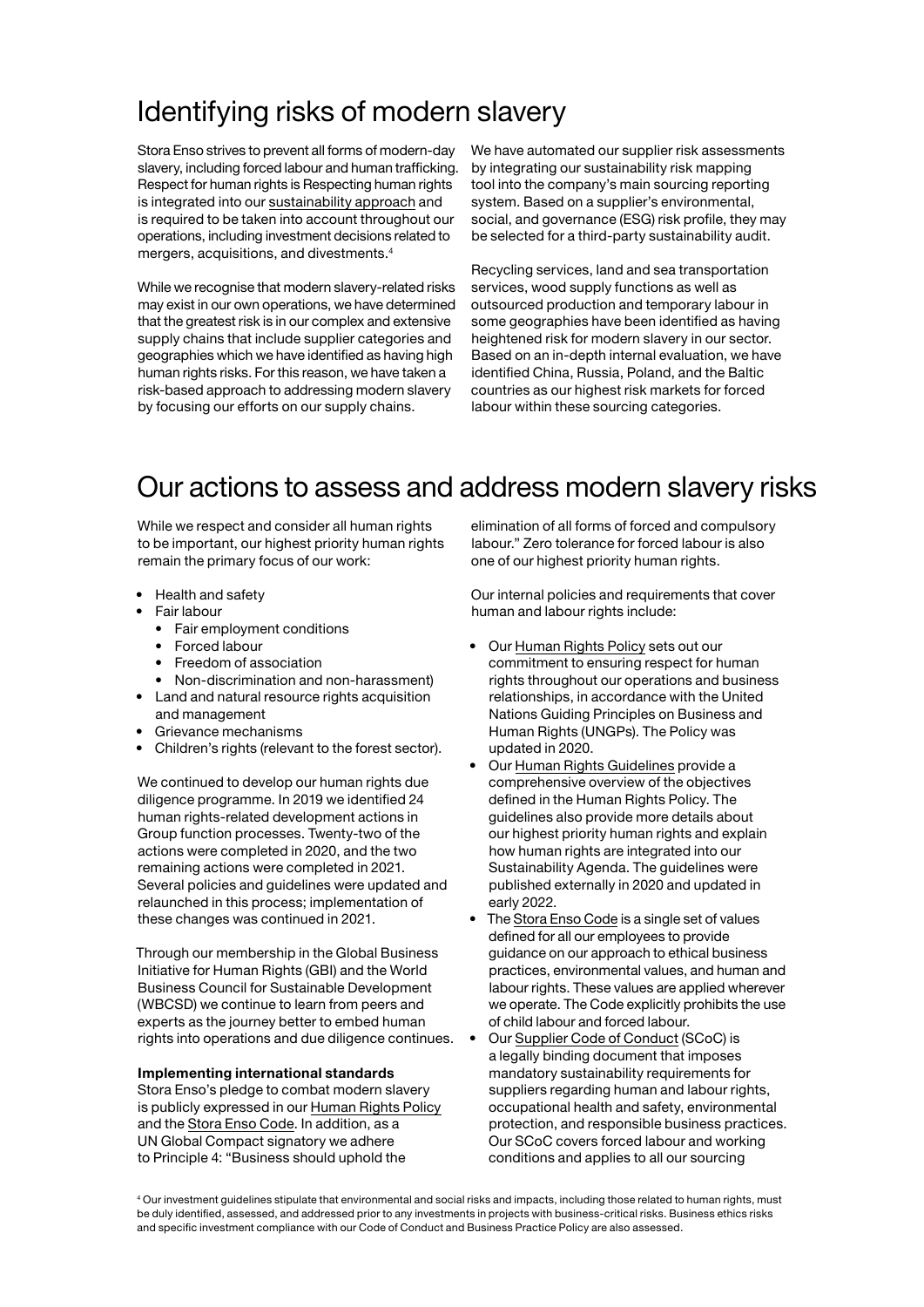categories globally. The SCoC was updated in 2020 with new requirements on involuntary labour and ethical recruitment practices, including not charging recruitment fees.

• Stora Enso's Minimum Human Resource Requirements are applicable to all employees directly employed by Stora Enso in units where Stora Enso is the majority owner. The Minimum Human Resource Requirements prohibit all forms of forced labour, including prison labour, indentured labour, bonded labour, and overtime work involving threats of punishment. They also state that all employees have the right to enter into and terminate their employment freely; that foreign/migrant employees must not be treated less favourably than local employees; and that all employees must have relevant and valid work and residence permits. The Minimum Requirements were updated in 2020.

#### Grievance and remediation mechanisms

Stora Enso is committed to remedy any situation where our activities have caused or contributed to adverse human rights impacts. In circumstances where human rights violations are committed by

## Continued efforts in 2021

In preparation for the upcoming EU directive on mandatory human rights due diligence Stora Enso carried out a number of initiatives including a workshop with key employees across the company and an external law firm and initiated a working group to help bring the organisation into compliance.

#### Developments in our supply chains

The monitoring of supplier compliance begins before we enter a business relationship. Any supplier in any location who wishes to do business with Stora Enso must first pre-qualify during tendering, or at the latest before a contract is drafted. To pre-qualify, suppliers must submit confirmation of their compliance with our Supplier Code of Conduct, and complete our safety management online training. At the end of 2021, 96%<sup>5</sup> of our supplier spend was covered by our Supplier Code of Conduct. Our suppliers are also asked to provide information about their own suppliers, including sub-suppliers operating in high-risk countries.

We conduct on-site visits and commission audits by third- party auditors to monitor and improve supplier sustainability performance. Focused audits are done based on risk assessments or concerns raised by our stakeholders. Due to the global pandemic, during 2021 the new normal way of operating was online auditing. In online

third parties directly linked to Stora Enso through our operations, products, or services, we strive to use our influence together with relevant stakeholders to ensure that those impacts are remedied.

Access to grievance mechanisms is one of Stora Enso's highest priority human rights. Our formal grievance mechanism is open to all stakeholders globally. The channel enables any stakeholder to report instances where their rights may have been infringed, or where they have observed potential violations of the Stora Enso Code, including those related to human and labour rights. This service is independently administered by an external service provider. We also have long-standing local grievance channels, in local languages, for communities and other external stakeholders associated with our plantations and mill in Guangxi, China.

Our Supplier Code of Conduct obliges our suppliers to report any non-compliance with the Code to Stora Enso, as well as to establish a grievance mechanism to enable their employees to report non-compliances.

audits the supplier site tours, employee interviews, and document reviews are conducted with digital communication tools.

We also carry out thorough reviews, or "deep dives," of specific supply chains. Deep dives combine desktop reviews and on-site visits to help us better understand specific supply chains and support suppliers in improving their operations, including topics related to modern slavery. Due to the pandemic, we were not able to conduct deep dives in 2021.

Stora Enso strives to develop the prevention and humane processing of potential human trafficking cases in connection to logistics services. Occasionally, people board our chartered sea logistics line from Central Europe to the Nordic countries without permission and undetected (stowaways). We have preventive practices in place to detect people in hiding. Our sea logistics suppliers did not record any such cases during 2021. However, in 2020 we recorded one such case of three people found hiding. Detailed records show that the people were treated with dignity and respect onboard and ensured a safe and humane return into the custody of local authorities when the vessel returned to Central Europe. In 2021, we had one case of seven people hiding in a truck delivering our goods in Belgium. They were discovered during unloading and all seven were released into the custody of the local police.

5 Joint operations, intellectual property rights (IPR), leasing fees, financial trading, government fees such as customs, and wood purchases from private individual forest owners are not included in our total supplier spend.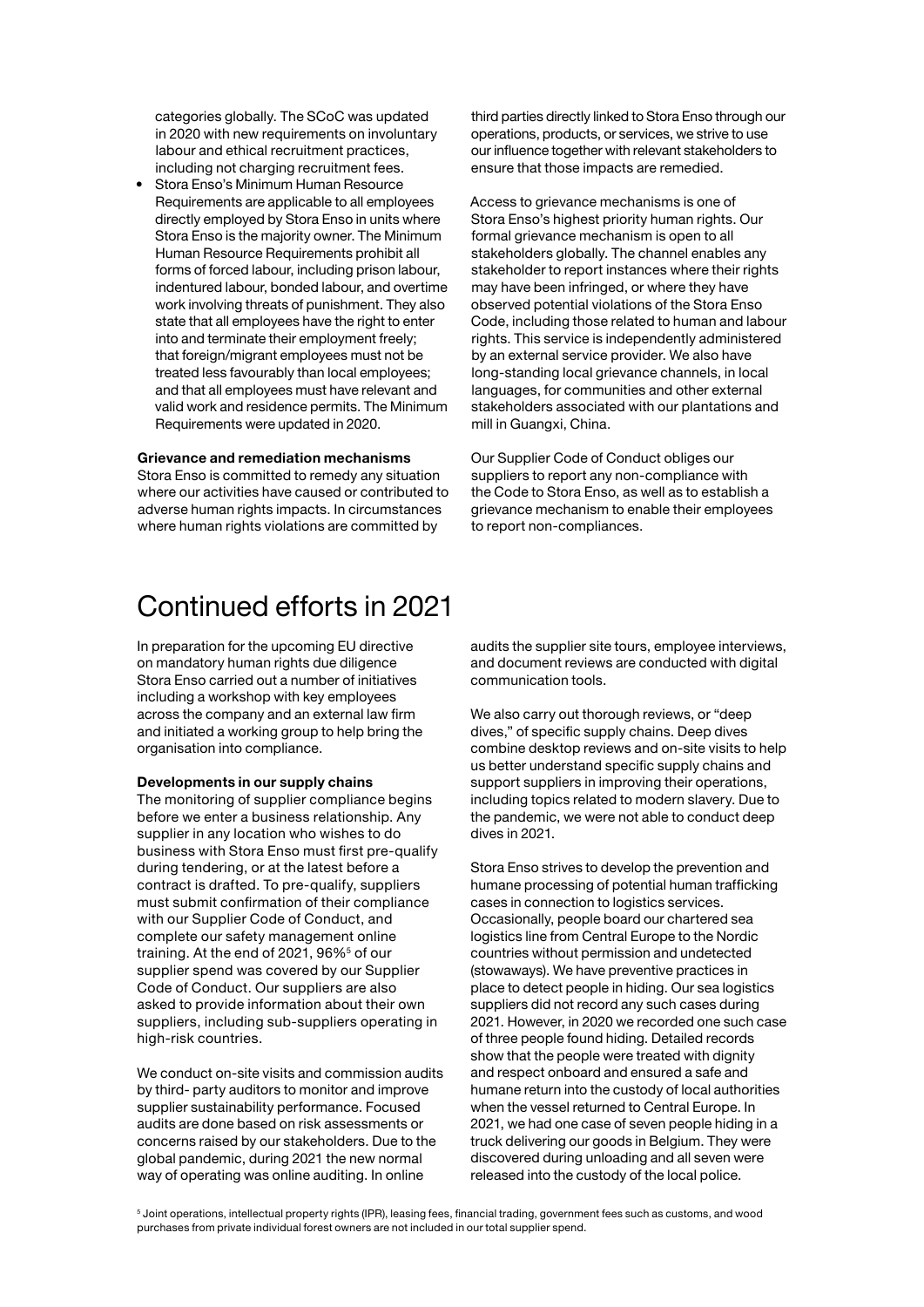### A responsible exit from Pakistan

Stora Enso continues to support six schools in cooperation with the non-governmental organisation Idara-e-Taleem-o-Aagahi (ITA) in Pakistan as part of a remediation programme targeting 640 children identified as child workers in 2015 in the supply chain of our former 35% minority holding in the equity accounted investment Bulleh Shah Packaging (Private) Ltd. (BSP). The programme will continue until 2023 when the youngest children complete compulsory primary school education. In 2021, the focus continued to be on providing vocational courses to prepare the students for future employability, including training to become an electrician, tailor or beautician, and for AC/refrigeration repair. Computer labs were set up to extend the skills training for both male and female students.

### Global initiatives to protect labour rights

Stora Enso signed a global framework agreement with labour unions IndustriAll, UniGlobal, and BWI in 2018. Under the agreement, Stora Enso commits to respect human rights, and strives to eliminate forced labour throughout its operations and subsidiaries worldwide. We continued to address these topics in 2021.

Stora Enso is a member of Sedex, one of the world's largest collaborative platforms for sharing responsible sourcing data on supply chains. By the end of 2021, 29 of 60 Stora Enso's production units were registered in Sedex. By the end of the year, 17 of the units had been audited through Sedex Member Ethical Data Audits (SMETA) at least once. As of June 2017, with the introduction of SMETA 6.0, modern slavery has been a specific component of the SMETA audit procedure. No findings of forced labour or human trafficking were discovered.

Stora Enso is also a member of the ethical supplier rating system Ecovadis. The Ecovadis assessment includes questions regarding corporate policies and actions for respecting human and labour rights in both a company's own operations and its supply chains, with particular focus on forced labour and child labour. Since 2017, we have been included in the top 1% of industry supplier performers in sustainability.

#### Living wages

Every other year, the global non-profit organisation BSR supports us in defining and calculating living wages in relevant locations. In 2021, more countries and locations were added to the living wage analyses and the study was carried out in 13 countries, including Brazil, China, Russia and the Baltic countries. As many as 95% of the Group's employees are located in these countries. Within these countries, the largest operational sites and offices were included, reaching a total of 44 locations globally. In all of the locations, Stora Enso's minimum compensation was above the living wage defined by BSR.

### Training and capacity building

We continue to raise awareness of modern slavery within Stora Enso. For instance, Stora Enso employees receive Stora Enso Code training, which includes a section on human rights, either through an e-learning tool, or through face-to-face training provided for those who do not have direct computer access. All managers in key positions are required to make a personal commitment to the Stora Enso Code.

In 2021, Stora Enso also launched an updated internal minimum labour standards e-learning designed at first for Stora Enso's unit managers, and all 68 of the targeted unit managers completed the e-learning by the end of the year. The e-learning is a key step in supporting the implementation of the updated Minimum Human Resource Requirements in all operations. The introductory e-learning on human rights and the deep dive on Sedex audits were completed by a group of 400 selected employees across the company during the year. In addition, the roll-out and awareness-raising of the updated supplier code of conduct continued throughout the year, via meetings and workshops with purchasers and suppliers.